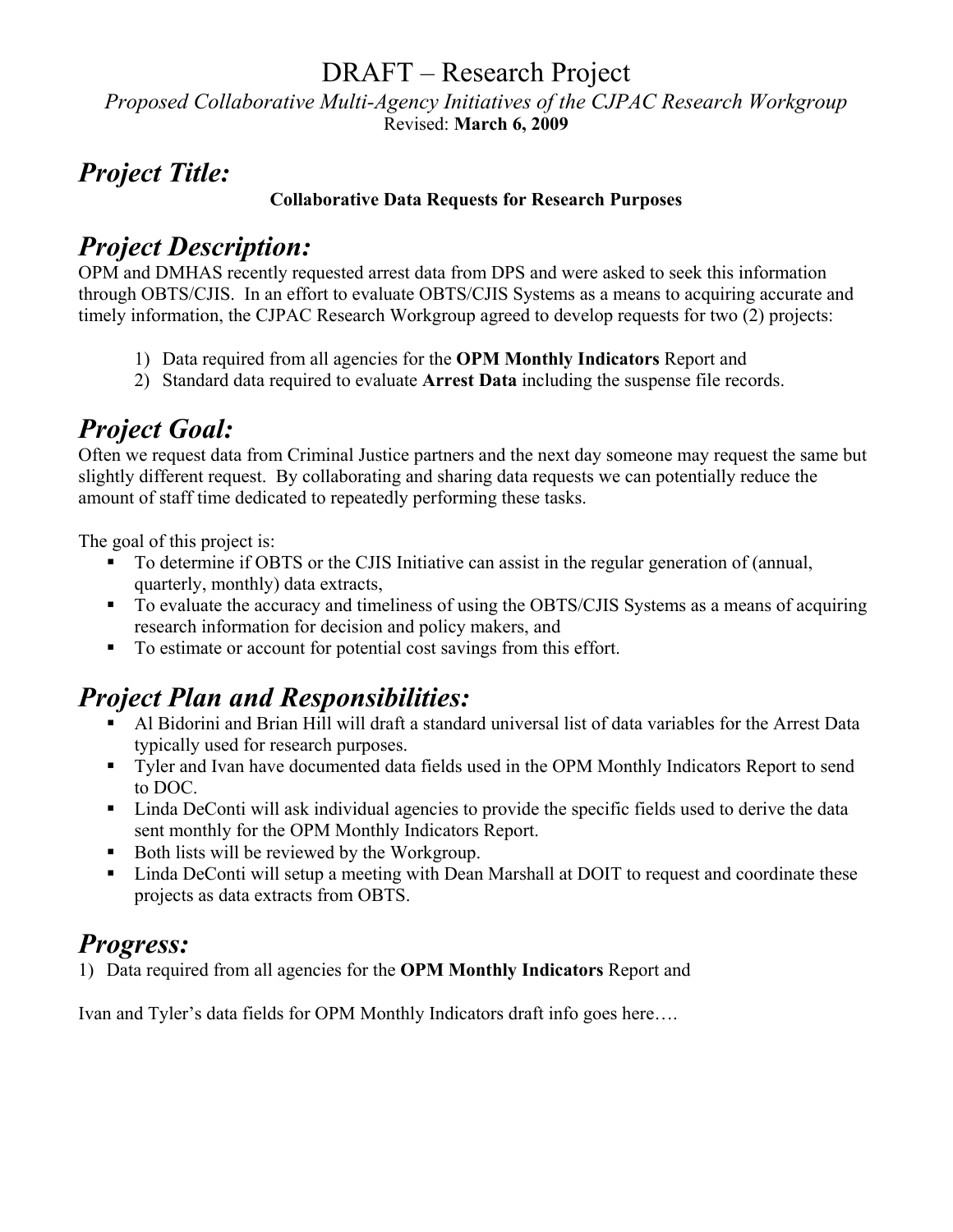2) Standard data required to evaluate **Arrest Data** including the suspense file records.

Below are the list of variables that CSSD and DMHAS receive from Tom Myers at DPS extracted from the Connecticut Criminal History (CCH) system and Suspense file.

| <b>CSSD Field</b><br><b>Filename</b><br>Field<br>Data Type<br><b>DMHAS</b> Data Type Length<br>Data Type Length<br>Format<br>P <sub>8</sub><br>ARREST.<br>AM-BOND<br><b>PIC</b><br>S9(8)V<br>Y<br>10<br>PIC<br>Y<br>Fee<br>OFFENSE.<br>AM-FEE-ORDERED<br>S9(7)V<br>varchar<br>Y<br>PIC<br>Fine<br>OFFENSE.<br>AM-FINE-ORDERED<br>S9(8)V<br>varchar<br>ARREST.<br>PIC<br>Υ<br>A <sub>3</sub><br>3<br>CD-DETAINED-LOC<br>$X(3)$ .<br>Υ<br>Y<br><b>PIC</b><br>OFFENSE.<br>CD-JAIL-SEN-MAX<br>$X(1)$ .<br>A1<br>$\mathbf{1}$<br>Jail Max Cd<br>varchar<br>Υ<br>Υ<br>OFFENSE.<br><b>PIC</b><br>$X(1)$ .<br>A <sub>1</sub><br>Jail Min Cd<br>CD-JAIL-SEN-MIN<br>varchar<br>Υ<br>Υ<br>OFFENSE.<br><b>PIC</b><br>A1<br>CD-JAIL-SEN-SUSP<br>$X(1)$ .<br>Jail_susp_Cd<br>varchar<br>Y<br>Y<br>OFFENSE.<br><b>PIC</b><br>A <sub>1</sub><br>CD-OFF-CAX-ORIG<br>$X(1)$ .<br>Jail Consec Concur<br>varchar<br>Y<br>OFFENSE.<br>CD-OFF-CLASS-ORIG<br><b>PIC</b><br>$X(1)$ .<br>A <sub>1</sub><br>Υ<br>Υ<br>OFFENSE.<br>CD-OFF-STATUT-ORIG<br><b>PIC</b><br>$X(13)$ .<br>A13<br>13<br>Statute_Orig<br>varchar<br>Υ<br>13<br>Y<br>OFFENSE.<br><b>PIC</b><br>$X(13)$ .<br>A13<br>CD-OFF-STATUT-SUB<br>Statute Sub<br>varchar<br>Υ<br><b>PIC</b><br>OFFENSE.<br>CD-OFF-TYPE-ORIG<br>A <sub>1</sub><br>$X(1)$ .<br>OFFENSE.<br><b>PIC</b><br>Υ<br>CD-PROB-SEN-CNSCNC<br>$X(1)$ .<br>A <sub>1</sub><br>PIC<br>Y<br>OFFENSE.<br>A <sub>1</sub><br>Y<br>Prob_Cd<br>CD-PROB-SEN-IMP<br>$X(1)$ .<br>varchar<br>$\overline{1}$<br>PERSON.<br><b>PIC</b><br>Υ<br>A1<br><b>CD-RACE</b><br>$X(1)$ .<br>Υ<br>PERSON.<br>CD-SEX<br><b>PIC</b><br>$X(1)$ .<br>A <sub>1</sub><br>Y<br>GenderCd<br>1<br>varchar<br>Υ<br>CD-SEX-ARREST<br><b>PIC</b><br>$X(1)$ .<br>A <sub>1</sub><br>ARREST-UAR.<br>Υ<br><b>PIC</b><br>A <sub>1</sub><br>OFFENSE.<br>CD-TIME-SERVED<br>$X(1)$ .<br>Y<br>$\overline{2}$<br>OFFENSE.<br><b>PIC</b><br>$X(2)$ .<br>A2<br>Y<br><b>CD-VERDICT</b><br>VerdictCd<br>varchar | <b>DPS - MASTER FILES</b> |  | <b>DMHAS</b> |  | <b>CSSD</b> |                 |
|--------------------------------------------------------------------------------------------------------------------------------------------------------------------------------------------------------------------------------------------------------------------------------------------------------------------------------------------------------------------------------------------------------------------------------------------------------------------------------------------------------------------------------------------------------------------------------------------------------------------------------------------------------------------------------------------------------------------------------------------------------------------------------------------------------------------------------------------------------------------------------------------------------------------------------------------------------------------------------------------------------------------------------------------------------------------------------------------------------------------------------------------------------------------------------------------------------------------------------------------------------------------------------------------------------------------------------------------------------------------------------------------------------------------------------------------------------------------------------------------------------------------------------------------------------------------------------------------------------------------------------------------------------------------------------------------------------------------------------------------------------------------------------------------------------------------------------------------------------------------------------------------------------------------------------------------------------------------|---------------------------|--|--------------|--|-------------|-----------------|
|                                                                                                                                                                                                                                                                                                                                                                                                                                                                                                                                                                                                                                                                                                                                                                                                                                                                                                                                                                                                                                                                                                                                                                                                                                                                                                                                                                                                                                                                                                                                                                                                                                                                                                                                                                                                                                                                                                                                                                    |                           |  |              |  |             |                 |
|                                                                                                                                                                                                                                                                                                                                                                                                                                                                                                                                                                                                                                                                                                                                                                                                                                                                                                                                                                                                                                                                                                                                                                                                                                                                                                                                                                                                                                                                                                                                                                                                                                                                                                                                                                                                                                                                                                                                                                    |                           |  |              |  |             |                 |
|                                                                                                                                                                                                                                                                                                                                                                                                                                                                                                                                                                                                                                                                                                                                                                                                                                                                                                                                                                                                                                                                                                                                                                                                                                                                                                                                                                                                                                                                                                                                                                                                                                                                                                                                                                                                                                                                                                                                                                    |                           |  |              |  |             | 9               |
|                                                                                                                                                                                                                                                                                                                                                                                                                                                                                                                                                                                                                                                                                                                                                                                                                                                                                                                                                                                                                                                                                                                                                                                                                                                                                                                                                                                                                                                                                                                                                                                                                                                                                                                                                                                                                                                                                                                                                                    |                           |  |              |  |             | 10              |
|                                                                                                                                                                                                                                                                                                                                                                                                                                                                                                                                                                                                                                                                                                                                                                                                                                                                                                                                                                                                                                                                                                                                                                                                                                                                                                                                                                                                                                                                                                                                                                                                                                                                                                                                                                                                                                                                                                                                                                    |                           |  |              |  |             |                 |
|                                                                                                                                                                                                                                                                                                                                                                                                                                                                                                                                                                                                                                                                                                                                                                                                                                                                                                                                                                                                                                                                                                                                                                                                                                                                                                                                                                                                                                                                                                                                                                                                                                                                                                                                                                                                                                                                                                                                                                    |                           |  |              |  |             | 1               |
|                                                                                                                                                                                                                                                                                                                                                                                                                                                                                                                                                                                                                                                                                                                                                                                                                                                                                                                                                                                                                                                                                                                                                                                                                                                                                                                                                                                                                                                                                                                                                                                                                                                                                                                                                                                                                                                                                                                                                                    |                           |  |              |  |             | $\overline{1}$  |
|                                                                                                                                                                                                                                                                                                                                                                                                                                                                                                                                                                                                                                                                                                                                                                                                                                                                                                                                                                                                                                                                                                                                                                                                                                                                                                                                                                                                                                                                                                                                                                                                                                                                                                                                                                                                                                                                                                                                                                    |                           |  |              |  |             | $\overline{1}$  |
|                                                                                                                                                                                                                                                                                                                                                                                                                                                                                                                                                                                                                                                                                                                                                                                                                                                                                                                                                                                                                                                                                                                                                                                                                                                                                                                                                                                                                                                                                                                                                                                                                                                                                                                                                                                                                                                                                                                                                                    |                           |  |              |  |             | $\mathbf{1}$    |
|                                                                                                                                                                                                                                                                                                                                                                                                                                                                                                                                                                                                                                                                                                                                                                                                                                                                                                                                                                                                                                                                                                                                                                                                                                                                                                                                                                                                                                                                                                                                                                                                                                                                                                                                                                                                                                                                                                                                                                    |                           |  |              |  |             |                 |
|                                                                                                                                                                                                                                                                                                                                                                                                                                                                                                                                                                                                                                                                                                                                                                                                                                                                                                                                                                                                                                                                                                                                                                                                                                                                                                                                                                                                                                                                                                                                                                                                                                                                                                                                                                                                                                                                                                                                                                    |                           |  |              |  |             | 13              |
|                                                                                                                                                                                                                                                                                                                                                                                                                                                                                                                                                                                                                                                                                                                                                                                                                                                                                                                                                                                                                                                                                                                                                                                                                                                                                                                                                                                                                                                                                                                                                                                                                                                                                                                                                                                                                                                                                                                                                                    |                           |  |              |  |             | 13              |
|                                                                                                                                                                                                                                                                                                                                                                                                                                                                                                                                                                                                                                                                                                                                                                                                                                                                                                                                                                                                                                                                                                                                                                                                                                                                                                                                                                                                                                                                                                                                                                                                                                                                                                                                                                                                                                                                                                                                                                    |                           |  |              |  |             |                 |
|                                                                                                                                                                                                                                                                                                                                                                                                                                                                                                                                                                                                                                                                                                                                                                                                                                                                                                                                                                                                                                                                                                                                                                                                                                                                                                                                                                                                                                                                                                                                                                                                                                                                                                                                                                                                                                                                                                                                                                    |                           |  |              |  |             |                 |
|                                                                                                                                                                                                                                                                                                                                                                                                                                                                                                                                                                                                                                                                                                                                                                                                                                                                                                                                                                                                                                                                                                                                                                                                                                                                                                                                                                                                                                                                                                                                                                                                                                                                                                                                                                                                                                                                                                                                                                    |                           |  |              |  |             |                 |
|                                                                                                                                                                                                                                                                                                                                                                                                                                                                                                                                                                                                                                                                                                                                                                                                                                                                                                                                                                                                                                                                                                                                                                                                                                                                                                                                                                                                                                                                                                                                                                                                                                                                                                                                                                                                                                                                                                                                                                    |                           |  |              |  |             |                 |
|                                                                                                                                                                                                                                                                                                                                                                                                                                                                                                                                                                                                                                                                                                                                                                                                                                                                                                                                                                                                                                                                                                                                                                                                                                                                                                                                                                                                                                                                                                                                                                                                                                                                                                                                                                                                                                                                                                                                                                    |                           |  |              |  |             |                 |
|                                                                                                                                                                                                                                                                                                                                                                                                                                                                                                                                                                                                                                                                                                                                                                                                                                                                                                                                                                                                                                                                                                                                                                                                                                                                                                                                                                                                                                                                                                                                                                                                                                                                                                                                                                                                                                                                                                                                                                    |                           |  |              |  |             |                 |
|                                                                                                                                                                                                                                                                                                                                                                                                                                                                                                                                                                                                                                                                                                                                                                                                                                                                                                                                                                                                                                                                                                                                                                                                                                                                                                                                                                                                                                                                                                                                                                                                                                                                                                                                                                                                                                                                                                                                                                    |                           |  |              |  |             |                 |
|                                                                                                                                                                                                                                                                                                                                                                                                                                                                                                                                                                                                                                                                                                                                                                                                                                                                                                                                                                                                                                                                                                                                                                                                                                                                                                                                                                                                                                                                                                                                                                                                                                                                                                                                                                                                                                                                                                                                                                    |                           |  |              |  |             | $\overline{2}$  |
| Y<br>Y<br>8<br>SUSPENSE-MASTER.<br><b>PIC</b><br>$X(10)$ .<br>A <sub>8</sub><br><b>DT-ARREST</b><br>Rearrestdt<br>varchar                                                                                                                                                                                                                                                                                                                                                                                                                                                                                                                                                                                                                                                                                                                                                                                                                                                                                                                                                                                                                                                                                                                                                                                                                                                                                                                                                                                                                                                                                                                                                                                                                                                                                                                                                                                                                                          |                           |  |              |  |             | 8               |
| Y<br>ARREST.<br><b>PIC</b><br>ArrestDt<br>DT-ARREST<br>$X(10)$ .<br>varchar                                                                                                                                                                                                                                                                                                                                                                                                                                                                                                                                                                                                                                                                                                                                                                                                                                                                                                                                                                                                                                                                                                                                                                                                                                                                                                                                                                                                                                                                                                                                                                                                                                                                                                                                                                                                                                                                                        |                           |  |              |  |             | 8               |
| Υ<br>Υ<br>ALIAS.<br><b>PIC</b><br>$X(10)$ .<br>A <sub>8</sub><br>8<br><b>BirthDt</b><br>DT-BIRTH-ALIAS<br>varchar                                                                                                                                                                                                                                                                                                                                                                                                                                                                                                                                                                                                                                                                                                                                                                                                                                                                                                                                                                                                                                                                                                                                                                                                                                                                                                                                                                                                                                                                                                                                                                                                                                                                                                                                                                                                                                                  |                           |  |              |  |             | 8               |
| <b>PIC</b><br>Υ<br>8<br>Y<br>ARREST.<br>A <sub>8</sub><br>ArraignmentDt<br>DT-DISPOSITION<br>$X(10)$ .<br>varchar                                                                                                                                                                                                                                                                                                                                                                                                                                                                                                                                                                                                                                                                                                                                                                                                                                                                                                                                                                                                                                                                                                                                                                                                                                                                                                                                                                                                                                                                                                                                                                                                                                                                                                                                                                                                                                                  |                           |  |              |  |             | 8               |
| Y<br><b>PIC</b><br>8<br>PERSON.<br>DT-OF-ENTRY<br>$X(10)$ .<br>A <sub>8</sub>                                                                                                                                                                                                                                                                                                                                                                                                                                                                                                                                                                                                                                                                                                                                                                                                                                                                                                                                                                                                                                                                                                                                                                                                                                                                                                                                                                                                                                                                                                                                                                                                                                                                                                                                                                                                                                                                                      |                           |  |              |  |             |                 |
| Y<br>OFFENSE.<br>DT-OFF-OCC<br><b>PIC</b><br>OffenseDt<br>$X(10)$ .<br>varchar                                                                                                                                                                                                                                                                                                                                                                                                                                                                                                                                                                                                                                                                                                                                                                                                                                                                                                                                                                                                                                                                                                                                                                                                                                                                                                                                                                                                                                                                                                                                                                                                                                                                                                                                                                                                                                                                                     |                           |  |              |  |             | 8               |
| ARREST.<br>PIC<br>Y<br>DT-ORIG-ARRGNMNT<br>$X(10)$ .<br>DispositionDt<br>varchar                                                                                                                                                                                                                                                                                                                                                                                                                                                                                                                                                                                                                                                                                                                                                                                                                                                                                                                                                                                                                                                                                                                                                                                                                                                                                                                                                                                                                                                                                                                                                                                                                                                                                                                                                                                                                                                                                   |                           |  |              |  |             | 8               |
| ARREST.<br><b>PIC</b><br>$X(10)$ .<br>Υ<br>A <sub>8</sub><br>8<br>DT-PJ-SEN-MOD                                                                                                                                                                                                                                                                                                                                                                                                                                                                                                                                                                                                                                                                                                                                                                                                                                                                                                                                                                                                                                                                                                                                                                                                                                                                                                                                                                                                                                                                                                                                                                                                                                                                                                                                                                                                                                                                                    |                           |  |              |  |             |                 |
| 10<br>Υ<br>Y<br><b>VOPDt</b><br>ARREST.<br>DT-PJ-VOP<br><b>PIC</b><br>$X(10)$ .<br>A10<br>varchar                                                                                                                                                                                                                                                                                                                                                                                                                                                                                                                                                                                                                                                                                                                                                                                                                                                                                                                                                                                                                                                                                                                                                                                                                                                                                                                                                                                                                                                                                                                                                                                                                                                                                                                                                                                                                                                                  |                           |  |              |  |             | 8               |
| Υ<br>$\boldsymbol{8}$<br>Y<br><b>PIC</b><br>A <sub>8</sub><br>VerdictDt<br>SUSPENSE-OFFENSE.<br>DT-VERDICT<br>$X(10)$ .<br>varchar                                                                                                                                                                                                                                                                                                                                                                                                                                                                                                                                                                                                                                                                                                                                                                                                                                                                                                                                                                                                                                                                                                                                                                                                                                                                                                                                                                                                                                                                                                                                                                                                                                                                                                                                                                                                                                 |                           |  |              |  |             | 8               |
| ARREST.<br><b>PIC</b><br>Y<br>FL-ALCOHOL<br>$X(1)$ .<br>A <sub>1</sub>                                                                                                                                                                                                                                                                                                                                                                                                                                                                                                                                                                                                                                                                                                                                                                                                                                                                                                                                                                                                                                                                                                                                                                                                                                                                                                                                                                                                                                                                                                                                                                                                                                                                                                                                                                                                                                                                                             |                           |  |              |  |             |                 |
| Υ<br>PERSON.<br>PIC<br>A <sub>1</sub><br><b>FL-FELONY</b><br>$X(1)$ .<br>-1                                                                                                                                                                                                                                                                                                                                                                                                                                                                                                                                                                                                                                                                                                                                                                                                                                                                                                                                                                                                                                                                                                                                                                                                                                                                                                                                                                                                                                                                                                                                                                                                                                                                                                                                                                                                                                                                                        |                           |  |              |  |             |                 |
| ARREST.<br>PIC<br>Y<br><b>FL-NARCOTICS</b><br>$X(1)$ .<br>A <sub>1</sub><br>1                                                                                                                                                                                                                                                                                                                                                                                                                                                                                                                                                                                                                                                                                                                                                                                                                                                                                                                                                                                                                                                                                                                                                                                                                                                                                                                                                                                                                                                                                                                                                                                                                                                                                                                                                                                                                                                                                      |                           |  |              |  |             |                 |
| Υ<br>PERSON.<br><b>PIC</b><br>$X(10)$ .<br>A10<br>10<br>Υ<br>InmateNum<br>ID-ALIEN-REG<br>char                                                                                                                                                                                                                                                                                                                                                                                                                                                                                                                                                                                                                                                                                                                                                                                                                                                                                                                                                                                                                                                                                                                                                                                                                                                                                                                                                                                                                                                                                                                                                                                                                                                                                                                                                                                                                                                                     |                           |  |              |  |             | 8               |
| Υ<br>Υ<br><b>PIC</b><br>A16<br>16<br>ARREST.<br><b>ID-DOCKET</b><br>$X(16)$ .<br>DocketNum<br>varchar                                                                                                                                                                                                                                                                                                                                                                                                                                                                                                                                                                                                                                                                                                                                                                                                                                                                                                                                                                                                                                                                                                                                                                                                                                                                                                                                                                                                                                                                                                                                                                                                                                                                                                                                                                                                                                                              |                           |  |              |  |             | 16              |
| Υ<br>Y<br><b>PIC</b><br>9<br>ARREST.<br><b>ID-SPBI</b><br>S9(9)<br>A <sub>9</sub><br>SPBINum<br>varchar                                                                                                                                                                                                                                                                                                                                                                                                                                                                                                                                                                                                                                                                                                                                                                                                                                                                                                                                                                                                                                                                                                                                                                                                                                                                                                                                                                                                                                                                                                                                                                                                                                                                                                                                                                                                                                                            |                           |  |              |  |             | 9               |
| Υ<br>Y<br><b>PIC</b><br>A <sub>9</sub><br>9<br><b>SSN</b><br>ARREST.<br>ID-SSN<br>S9(9)<br>varchar                                                                                                                                                                                                                                                                                                                                                                                                                                                                                                                                                                                                                                                                                                                                                                                                                                                                                                                                                                                                                                                                                                                                                                                                                                                                                                                                                                                                                                                                                                                                                                                                                                                                                                                                                                                                                                                                 |                           |  |              |  |             | 9               |
| Y<br>9<br>ARREST-UAR.<br><b>ID-UAR</b><br>PIC<br>A <sub>9</sub><br>S9(9)                                                                                                                                                                                                                                                                                                                                                                                                                                                                                                                                                                                                                                                                                                                                                                                                                                                                                                                                                                                                                                                                                                                                                                                                                                                                                                                                                                                                                                                                                                                                                                                                                                                                                                                                                                                                                                                                                           |                           |  |              |  |             |                 |
| ID-UAR-SEQUENCE<br><b>PIC</b><br>Υ<br> 4<br>$\overline{4}$<br>ARREST-UAR.<br>S9(4)                                                                                                                                                                                                                                                                                                                                                                                                                                                                                                                                                                                                                                                                                                                                                                                                                                                                                                                                                                                                                                                                                                                                                                                                                                                                                                                                                                                                                                                                                                                                                                                                                                                                                                                                                                                                                                                                                 |                           |  |              |  |             |                 |
| Υ<br>30<br>ALIAS.<br><b>NM-ALIAS</b><br><b>PIC</b><br>$X(30)$ .<br>A30                                                                                                                                                                                                                                                                                                                                                                                                                                                                                                                                                                                                                                                                                                                                                                                                                                                                                                                                                                                                                                                                                                                                                                                                                                                                                                                                                                                                                                                                                                                                                                                                                                                                                                                                                                                                                                                                                             |                           |  |              |  |             |                 |
| Υ<br>30<br>Υ<br><b>PIC</b><br>A30<br>ARREST.<br><b>NM-ARREST</b><br>$X(30)$ .<br>FullName<br>varchar                                                                                                                                                                                                                                                                                                                                                                                                                                                                                                                                                                                                                                                                                                                                                                                                                                                                                                                                                                                                                                                                                                                                                                                                                                                                                                                                                                                                                                                                                                                                                                                                                                                                                                                                                                                                                                                               |                           |  |              |  |             | 30              |
| Y<br><b>PIC</b><br>Υ<br>$6\phantom{1}6$<br>OFFENSE.<br>QT-COMM-SERVICE<br>A4<br>CommSvc Qty<br>S9(4)<br>varchar                                                                                                                                                                                                                                                                                                                                                                                                                                                                                                                                                                                                                                                                                                                                                                                                                                                                                                                                                                                                                                                                                                                                                                                                                                                                                                                                                                                                                                                                                                                                                                                                                                                                                                                                                                                                                                                    |                           |  |              |  |             | $6\phantom{1}6$ |
| Υ<br>Υ<br>OFFENSE.<br>PIC<br>A <sub>4</sub><br>$6\phantom{1}6$<br>QT-JAIL-SEN-MAX<br>S9(4)<br>Jail Max Qty<br>varchar                                                                                                                                                                                                                                                                                                                                                                                                                                                                                                                                                                                                                                                                                                                                                                                                                                                                                                                                                                                                                                                                                                                                                                                                                                                                                                                                                                                                                                                                                                                                                                                                                                                                                                                                                                                                                                              |                           |  |              |  |             | $6\phantom{1}6$ |
| Y<br>PIC<br>Y<br>6<br>OFFENSE.<br>QT-JAIL-SEN-MIN<br>S9(4)<br>A4<br>Jail Min Qty<br>varchar                                                                                                                                                                                                                                                                                                                                                                                                                                                                                                                                                                                                                                                                                                                                                                                                                                                                                                                                                                                                                                                                                                                                                                                                                                                                                                                                                                                                                                                                                                                                                                                                                                                                                                                                                                                                                                                                        |                           |  |              |  |             | 6               |
| Υ<br>Y<br>OFFENSE.<br><b>PIC</b><br>A4<br>6<br>QT-JAIL-SEN-SUSP<br>S9(4)<br>Jail_Susp_Qty<br>varchar                                                                                                                                                                                                                                                                                                                                                                                                                                                                                                                                                                                                                                                                                                                                                                                                                                                                                                                                                                                                                                                                                                                                                                                                                                                                                                                                                                                                                                                                                                                                                                                                                                                                                                                                                                                                                                                               |                           |  |              |  |             | $6\phantom{1}6$ |
| Υ<br><b>PIC</b><br>12<br>6<br>OFFENSE.<br>QT-OFF-COUNTS-ORIG<br>S9(4)                                                                                                                                                                                                                                                                                                                                                                                                                                                                                                                                                                                                                                                                                                                                                                                                                                                                                                                                                                                                                                                                                                                                                                                                                                                                                                                                                                                                                                                                                                                                                                                                                                                                                                                                                                                                                                                                                              |                           |  |              |  |             |                 |
| Υ<br>12<br>OFFENSE.<br>QT-OFF-COUNTS-SUB<br><b>PIC</b><br>$6\phantom{1}6$<br>S9(4)                                                                                                                                                                                                                                                                                                                                                                                                                                                                                                                                                                                                                                                                                                                                                                                                                                                                                                                                                                                                                                                                                                                                                                                                                                                                                                                                                                                                                                                                                                                                                                                                                                                                                                                                                                                                                                                                                 |                           |  |              |  |             |                 |
| <b>PIC</b><br>Υ<br>$6\phantom{1}$<br>Υ<br>OFFENSE.<br>QT-PROB-SEN-IMP<br>A4<br>Prob_Qty<br>S9(4)<br>varchar                                                                                                                                                                                                                                                                                                                                                                                                                                                                                                                                                                                                                                                                                                                                                                                                                                                                                                                                                                                                                                                                                                                                                                                                                                                                                                                                                                                                                                                                                                                                                                                                                                                                                                                                                                                                                                                        |                           |  |              |  |             | 6               |
| OFFENSE.<br>PIC<br>Y<br>15<br>Y<br>TX-OFF-DESC-ORIG<br>$X(15)$ .<br>A15<br>Charge Orig<br>varchar                                                                                                                                                                                                                                                                                                                                                                                                                                                                                                                                                                                                                                                                                                                                                                                                                                                                                                                                                                                                                                                                                                                                                                                                                                                                                                                                                                                                                                                                                                                                                                                                                                                                                                                                                                                                                                                                  |                           |  |              |  |             | 15              |
| PIC<br>Y<br>15<br>Y<br>OFFENSE.<br>TX-OFF-DESC-SUB<br>$X(15)$ .<br>A15<br>Charge Sub<br>varchar                                                                                                                                                                                                                                                                                                                                                                                                                                                                                                                                                                                                                                                                                                                                                                                                                                                                                                                                                                                                                                                                                                                                                                                                                                                                                                                                                                                                                                                                                                                                                                                                                                                                                                                                                                                                                                                                    |                           |  |              |  |             | 15              |

In addition, Tom Myers at DPS has provided a complete list of CCH data fields and descriptions below.

|                  | <b>DPS - MASTER FILES</b> |            |           |              |             |
|------------------|---------------------------|------------|-----------|--------------|-------------|
| <b>Filename</b>  | <b>Field</b>              | Format     | Data Type | <b>DMHAS</b> | <b>CSSD</b> |
| ARREST.          | AD-CITY                   | <b>PIC</b> | $X(16)$ . |              |             |
| ARREST-UAR.      | AD-CITY                   | PIC.       | $X(16)$ . |              |             |
| SUSPENSE-MASTER. | AD-CITY                   | PIC.       | $X(16)$ . |              |             |
| ARREST-UAR.      | AD-CITY-BIRTH             | <b>PIC</b> | $X(16)$ . |              |             |
| PERSON.          | AD-CITY-BIRTH             | <b>PIC</b> | $X(16)$ . |              |             |
| SUSPENSE-MASTER. | AD-CITY-BIRTH             | <b>PIC</b> | X(16).    |              |             |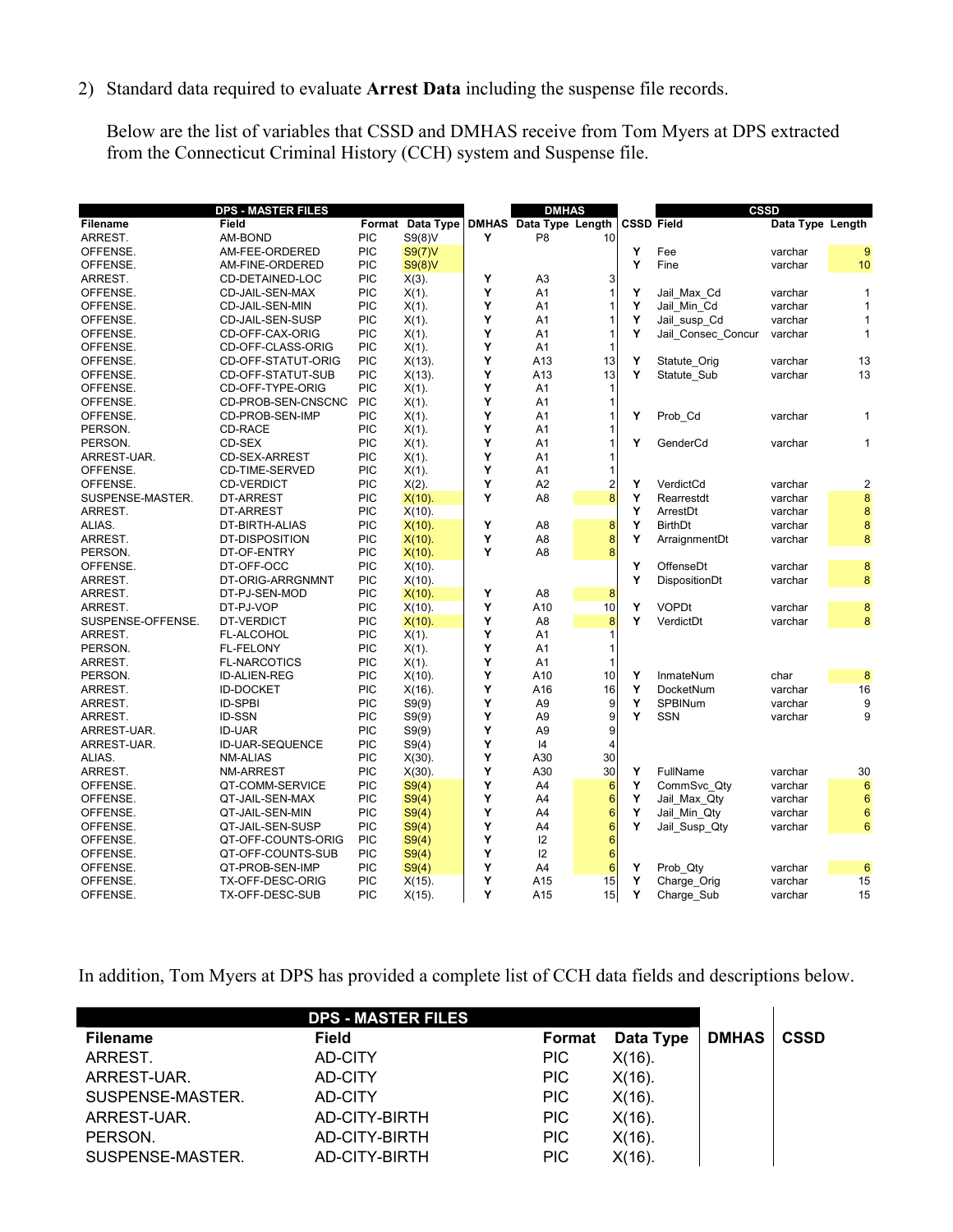| ARREST.                            | AD-STATE               | <b>PIC</b> | $X(2)$ .  |   |   |
|------------------------------------|------------------------|------------|-----------|---|---|
| ARREST-UAR.                        | AD-STATE               | <b>PIC</b> | $X(2)$ .  |   |   |
| SUSPENSE-MASTER.                   | AD-STATE               | <b>PIC</b> | $X(2)$ .  |   |   |
| ARREST-UAR.                        | AD-STATE-FC-BIRTH      | <b>PIC</b> | $X(2)$ .  |   |   |
| PERSON.                            | AD-STATE-FC-BIRTH      | <b>PIC</b> | $X(2)$ .  |   |   |
| SUSPENSE-MASTER. AD-STATE-FC-BIRTH |                        | <b>PIC</b> | $X(2)$ .  |   |   |
| ARREST.                            | AD-STATE-OPER-LIC      | <b>PIC</b> | $X(2)$ .  |   |   |
| ARREST-UAR.                        | AD-STATE-OPER-LIC      | <b>PIC</b> | $X(2)$ .  |   |   |
| SUSPENSE-MASTER.                   | AD-STATE-OPER-LIC      | <b>PIC</b> | $X(2)$ .  |   |   |
| ARREST.                            | AD-STREET1             | <b>PIC</b> | $X(24)$ . |   |   |
| ARREST-UAR.                        | AD-STREET1             | <b>PIC</b> | $X(24)$ . |   |   |
| SUSPENSE-MASTER. AD-STREET1        |                        | <b>PIC</b> | $X(24)$ . |   |   |
| ARREST.                            | AD-STREET2             | <b>PIC</b> | $X(24)$ . |   |   |
| ARREST-UAR.                        | AD-STREET2             | <b>PIC</b> | $X(24)$ . |   |   |
| SUSPENSE-MASTER.                   | AD-STREET2             | <b>PIC</b> | $X(24)$ . |   |   |
| ARREST.                            | AD-ZIP-BLCK            | <b>PIC</b> | $X(4)$ .  |   |   |
| ARREST-UAR.                        | AD-ZIP-BLCK            | <b>PIC</b> | $X(4)$ .  |   |   |
| SUSPENSE-MASTER.                   | AD-ZIP-BLCK            | <b>PIC</b> | $X(4)$ .  |   |   |
| ARREST.                            | AD-ZIP-TOWN            | <b>PIC</b> | $X(5)$ .  |   |   |
| ARREST-UAR.                        | AD-ZIP-TOWN            | <b>PIC</b> | $X(5)$ .  |   |   |
| SUSPENSE-MASTER. AD-ZIP-TOWN       |                        | <b>PIC</b> | $X(5)$ .  |   |   |
| ARREST.                            | AM-BOND                | <b>PIC</b> | S9(8)V    | Y |   |
| ARREST-UAR.                        | AM-BOND                | <b>PIC</b> | $X(7)$ .  |   |   |
| SUSPENSE-MASTER.                   | AM-BOND                | <b>PIC</b> | S9(8)V    |   |   |
| OFFENSE.                           | AM-FEE-ORDERED         | <b>PIC</b> | S9(7)V    |   | Y |
| SUSPENSE-OFFENSE.                  | AM-FEE-ORDERED         | <b>PIC</b> | S9(7)V    |   |   |
| EXTRACT-ER-OFFENSE.                | AM-FEE-ORDERED-E       | <b>PIC</b> | $X(6)$ .  |   |   |
| OFFENSE.                           | AM-FINE-ORDERED        | <b>PIC</b> | S9(8)V    |   | Y |
| SUSPENSE-OFFENSE.                  | AM-FINE-ORDERED        | <b>PIC</b> | S9(8)V    |   |   |
| EXTRACT-ER-OFFENSE.                | AM-FINE-ORDERED-E      | <b>PIC</b> |           |   |   |
| OFFENSE.                           | AM-FINE-REMITTED       | <b>PIC</b> | $X(7)$ .  |   |   |
| EXTRACT-ER-OFFENSE.                | AM-FINE-REMITTED-E     | <b>PIC</b> | S9(8)V    |   |   |
| OFFENSE.                           | AM-STF                 | <b>PIC</b> | $X(7)$ .  |   |   |
| SUSPENSE-OFFENSE.                  | AM-STF                 | <b>PIC</b> | S9(5)V    |   |   |
|                                    |                        |            | S9(5)V    |   |   |
| EXTRACT-ER-OFFENSE.                | AM-STF-E               | <b>PIC</b> | $X(4)$ .  |   |   |
| OFFENSE.                           | AM-SURCHARGE           | <b>PIC</b> | S9(4)V    |   |   |
| SUSPENSE-OFFENSE.                  | AM-SURCHARGE           | <b>PIC</b> | S9(4)V    |   |   |
| EXTRACT-ER-OFFENSE.                | AM-SURCHARGE-E         | <b>PIC</b> | $X(3)$ .  |   |   |
| ARREST.                            | CD-BOND-TYPE           | <b>PIC</b> | $X(2)$ .  |   |   |
| ARREST-UAR.                        | CD-BOND-TYPE           | <b>PIC</b> | $X(2)$ .  |   |   |
| SUSPENSE-MASTER.                   | CD-BOND-TYPE           | <b>PIC</b> | $X(2)$ .  |   |   |
| EXTRACT-ER-OFFENSE.                | <b>CD-COMM-SERVICE</b> | <b>PIC</b> | $X(1)$ .  |   |   |
| OFFENSE.                           | CD-COMM-SERVICE        | <b>PIC</b> | $X(1)$ .  |   |   |
| SUSPENSE-OFFENSE.                  | <b>CD-COMM-SERVICE</b> | <b>PIC</b> | $X(1)$ .  |   |   |
| PERSON.                            | CD-CONVICTION-STAT     | <b>PIC</b> | $X(1)$ .  |   |   |
| PERSON.                            | CD-DATA-LOC            | <b>PIC</b> | $X(1)$ .  |   |   |
| ALIAS.                             | CD-DATA-SOURCE         | <b>PIC</b> | $X(1)$ .  |   |   |
| ARREST.                            | CD-DATA-SOURCE         | <b>PIC</b> | $X(1)$ .  |   |   |
| ARREST.                            | CD-DETAINED-LOC        | <b>PIC</b> | $X(3)$ .  | Y |   |
| ARREST-UAR.                        | CD-DETAINED-LOC        | <b>PIC</b> | $X(3)$ .  |   |   |
| SUSPENSE-MASTER.                   | CD-DETAINED-LOC        | <b>PIC</b> | $X(3)$ .  |   |   |
| ARREST.                            | CD-DETAINED-SURETY     | <b>PIC</b> | $X(1)$ .  |   |   |
| ARREST-UAR.                        | CD-DETAINED-SURETY     | <b>PIC</b> | $X(1)$ .  |   |   |
| SUSPENSE-MASTER.                   | CD-DETAINED-SURETY     | <b>PIC</b> | $X(1)$ .  |   |   |
| PERSON.                            | <b>CD-DISSEMINATE</b>  | <b>PIC</b> | $X(1)$ .  |   |   |
| ARREST-UAR.                        | CD-ERROR               | <b>PIC</b> | S9(4)     |   |   |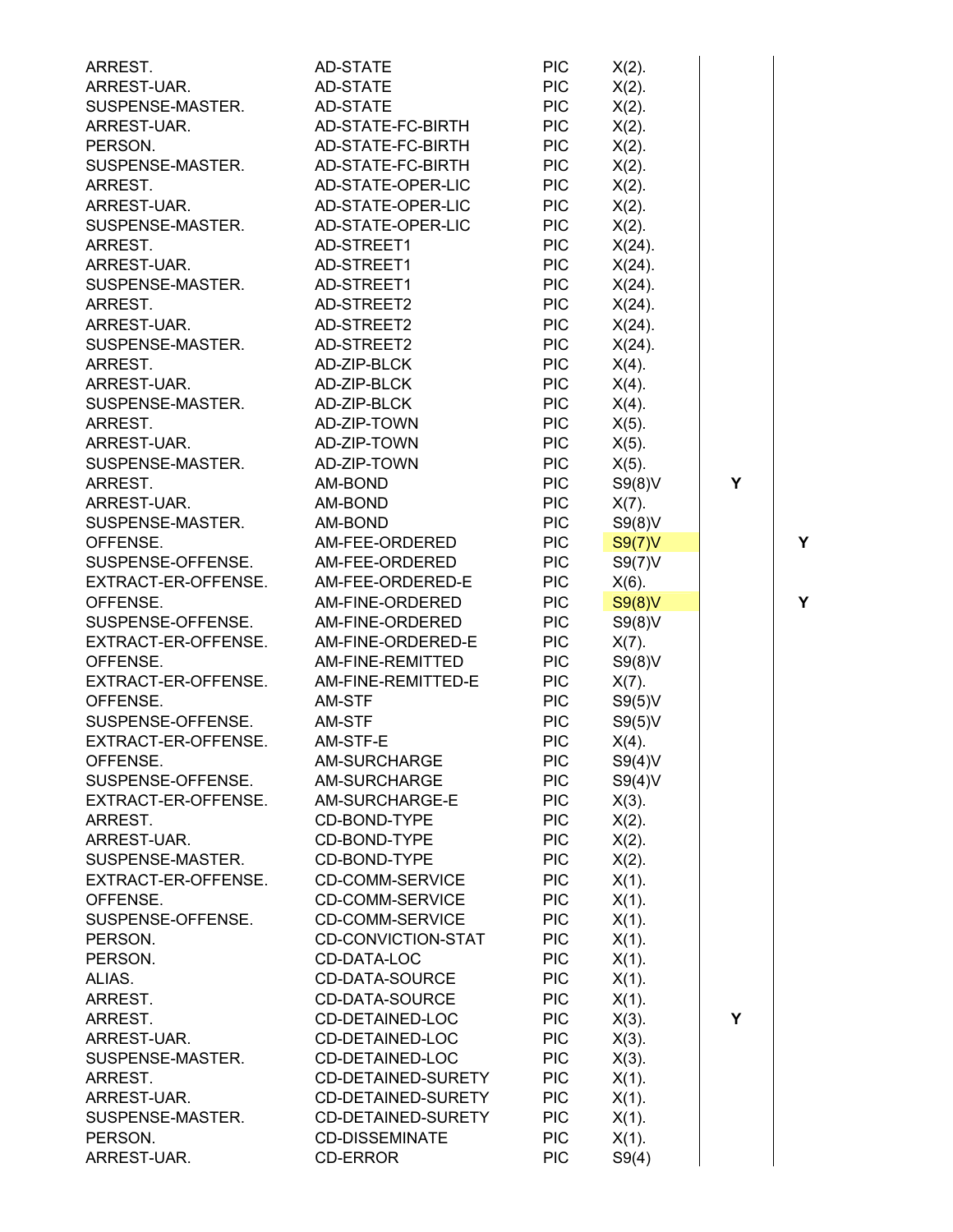| EXTRACT-ER-OFFENSE. | <b>CD-ERROR</b>           | <b>PIC</b> | S9(4)     |   |   |
|---------------------|---------------------------|------------|-----------|---|---|
| SUSPENSE-MASTER.    | CD-ERROR                  | <b>PIC</b> | S9(4)     |   |   |
| PERSON.             | CD-EYES                   | <b>PIC</b> | $X(3)$ .  |   |   |
| EXTRACT-ER-OFFENSE. | CD-FEE-IMP                | <b>PIC</b> | $X(1)$ .  |   |   |
| OFFENSE.            | CD-FEE-IMP                | <b>PIC</b> | $X(1)$ .  |   |   |
| SUSPENSE-OFFENSE.   | CD-FEE-IMP                | <b>PIC</b> | $X(1)$ .  |   |   |
| PERSON.             | <b>CD-FIFS</b>            | <b>PIC</b> | $X(1)$ .  |   |   |
| EXTRACT-ER-OFFENSE. | CD-FINE-IMP               | <b>PIC</b> | $X(1)$ .  |   |   |
| OFFENSE.            | CD-FINE-IMP               | <b>PIC</b> | $X(1)$ .  |   |   |
| SUSPENSE-OFFENSE.   | CD-FINE-IMP               | <b>PIC</b> | $X(1)$ .  |   |   |
| PERSON.             | <b>CD-HAIR</b>            | <b>PIC</b> | $X(3)$ .  |   |   |
| PERSON.             | CD-HENRY-FP-DENOM         | <b>PIC</b> | $X(12)$ . |   |   |
| PERSON.             | CD-HENRY-FP-NUM           | <b>PIC</b> | $X(12)$ . |   |   |
| PERSON.             | <b>CD-HIST-PURGE</b>      | <b>PIC</b> | $X(1)$ .  |   |   |
| PERSON.             | CD-HNRY-FP-DNM-SHR        | <b>PIC</b> | $X(2)$ .  |   |   |
| PERSON.             | CD-HNRY-FP-NUM-SHR        | <b>PIC</b> | $X(2)$ .  |   |   |
| PERSON.             | <b>CD-III-STATUS</b>      | <b>PIC</b> | $X(1)$ .  |   |   |
| EXTRACT-ER-OFFENSE. | CD-JAIL-SEN-CNSCNC        | <b>PIC</b> | $X(1)$ .  |   |   |
| OFFENSE.            | CD-JAIL-SEN-CNSCNC        | <b>PIC</b> | $X(1)$ .  |   |   |
| SUSPENSE-OFFENSE.   | CD-JAIL-SEN-CNSCNC        | <b>PIC</b> | $X(1)$ .  |   |   |
| OFFENSE.            | CD-JAIL-SEN-MAX           | <b>PIC</b> | $X(1)$ .  | Y | Y |
| EXTRACT-ER-OFFENSE. | CD-JAIL-SEN-MAX           | <b>PIC</b> |           |   |   |
| SUSPENSE-OFFENSE.   | CD-JAIL-SEN-MAX           | <b>PIC</b> | $X(1)$ .  |   |   |
|                     |                           |            | $X(1)$ .  |   |   |
| OFFENSE.            | CD-JAIL-SEN-MIN           | <b>PIC</b> | $X(1)$ .  | Y | Y |
| EXTRACT-ER-OFFENSE. | CD-JAIL-SEN-MIN           | <b>PIC</b> | $X(1)$ .  |   |   |
| SUSPENSE-OFFENSE.   | CD-JAIL-SEN-MIN           | <b>PIC</b> | $X(1)$ .  |   |   |
| OFFENSE.            | CD-JAIL-SEN-SUSP          | <b>PIC</b> | $X(1)$ .  | Υ | Y |
| EXTRACT-ER-OFFENSE. | CD-JAIL-SEN-SUSP          | <b>PIC</b> | $X(1)$ .  |   |   |
| SUSPENSE-OFFENSE.   | CD-JAIL-SEN-SUSP          | <b>PIC</b> | $X(1)$ .  |   |   |
| OFFENSE.            | CD-OFF-CAX-ORIG           | <b>PIC</b> | $X(1)$ .  | Y | Y |
| EXTRACT-ER-OFFENSE. | CD-OFF-CAX-ORIG           | <b>PIC</b> | $X(1)$ .  |   |   |
| SUSPENSE-OFFENSE.   | CD-OFF-CAX-ORIG           | <b>PIC</b> | $X(1)$ .  |   |   |
| EXTRACT-ER-OFFENSE. | CD-OFF-CAX-SUB            | <b>PIC</b> | $X(1)$ .  |   |   |
| OFFENSE.            | CD-OFF-CAX-SUB            | <b>PIC</b> | $X(1)$ .  |   |   |
| SUSPENSE-OFFENSE.   | CD-OFF-CAX-SUB            | <b>PIC</b> | $X(1)$ .  |   |   |
| OFFENSE.            | CD-OFF-CLASS-ORIG         | <b>PIC</b> | $X(1)$ .  | Υ |   |
| EXTRACT-ER-OFFENSE. | CD-OFF-CLASS-ORIG         | <b>PIC</b> | $X(1)$ .  |   |   |
| SUSPENSE-OFFENSE.   | CD-OFF-CLASS-ORIG         | <b>PIC</b> | $X(1)$ .  |   |   |
| EXTRACT-ER-OFFENSE. | CD-OFF-CLASS-SUB          | <b>PIC</b> | $X(1)$ .  |   |   |
| OFFENSE.            | CD-OFF-CLASS-SUB          | <b>PIC</b> | $X(1)$ .  |   |   |
| SUSPENSE-OFFENSE.   | CD-OFF-CLASS-SUB          | <b>PIC</b> | $X(1)$ .  |   |   |
| OFFENSE.            | <b>CD-OFF-STATUT-ORIG</b> | <b>PIC</b> | $X(13)$ . | Y | Y |
| EXTRACT-ER-OFFENSE. | <b>CD-OFF-STATUT-ORIG</b> | <b>PIC</b> | $X(13)$ . |   |   |
| SUSPENSE-OFFENSE.   | <b>CD-OFF-STATUT-ORIG</b> | <b>PIC</b> | $X(13)$ . |   |   |
| OFFENSE.            | CD-OFF-STATUT-SUB         | <b>PIC</b> | $X(13)$ . | Υ | Y |
| EXTRACT-ER-OFFENSE. | CD-OFF-STATUT-SUB         | <b>PIC</b> | $X(13)$ . |   |   |
| SUSPENSE-OFFENSE.   | CD-OFF-STATUT-SUB         | <b>PIC</b> | $X(13)$ . |   |   |
| OFFENSE.            | CD-OFF-TYPE-ORIG          | <b>PIC</b> | $X(1)$ .  | Y |   |
| EXTRACT-ER-OFFENSE. | CD-OFF-TYPE-ORIG          | <b>PIC</b> | $X(1)$ .  |   |   |
| SUSPENSE-OFFENSE.   | CD-OFF-TYPE-ORIG          | <b>PIC</b> | $X(1)$ .  |   |   |
| EXTRACT-ER-OFFENSE. | CD-OFF-TYPE-SUB           | <b>PIC</b> | $X(1)$ .  |   |   |
| OFFENSE.            | CD-OFF-TYPE-SUB           | <b>PIC</b> | $X(1)$ .  |   |   |
| SUSPENSE-OFFENSE.   | CD-OFF-TYPE-SUB           | <b>PIC</b> | $X(1)$ .  |   |   |
| OFFENSE.            | CD-PROB-SEN-CNSCNC        | <b>PIC</b> | $X(1)$ .  | Υ |   |
| EXTRACT-ER-OFFENSE. | CD-PROB-SEN-CNSCNC        | <b>PIC</b> | $X(1)$ .  |   |   |
| SUSPENSE-OFFENSE.   | CD-PROB-SEN-CNSCNC        | <b>PIC</b> | $X(1)$ .  |   |   |
|                     |                           |            |           |   |   |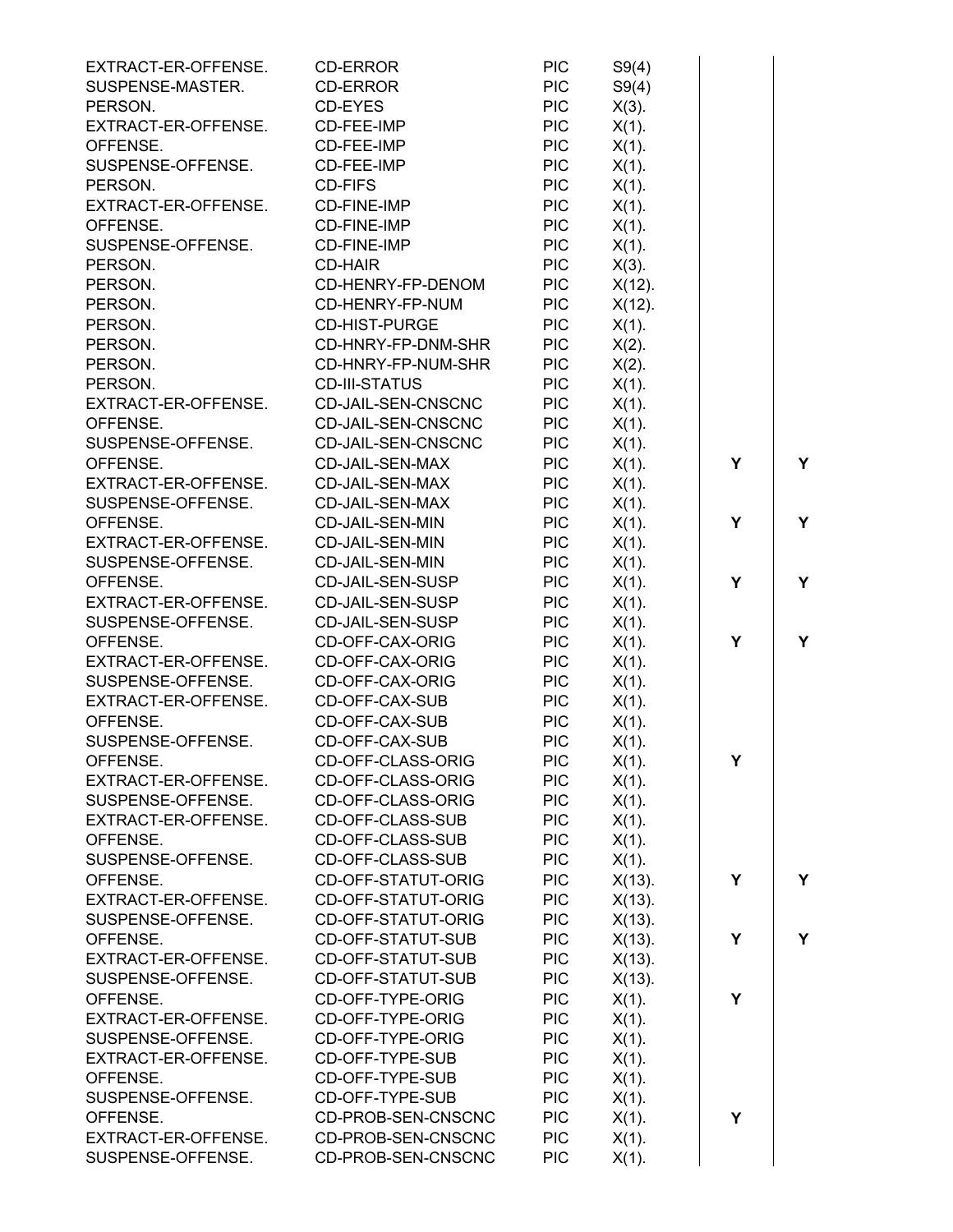| OFFENSE.            | CD-PROB-SEN-IMP       | <b>PIC</b> | $X(1)$ .  | Υ | Y |
|---------------------|-----------------------|------------|-----------|---|---|
| EXTRACT-ER-OFFENSE. | CD-PROB-SEN-IMP       | <b>PIC</b> | $X(1)$ .  |   |   |
| SUSPENSE-OFFENSE.   | CD-PROB-SEN-IMP       | <b>PIC</b> | $X(1)$ .  |   |   |
| PERSON.             | <b>CD-RACE</b>        | <b>PIC</b> | $X(1)$ .  | Y |   |
| ARREST-UAR.         | CD-RACE               | <b>PIC</b> | $X(1)$ .  |   |   |
| SUSPENSE-MASTER.    | CD-RACE               | <b>PIC</b> | $X(1)$ .  |   |   |
| PERSON.             | CD-SEX                | <b>PIC</b> | $X(1)$ .  | Υ | Y |
| ARREST-UAR.         | CD-SEX-ARREST         | <b>PIC</b> | $X(1)$ .  | Y |   |
| ARREST.             | CD-SEX-ARREST         | <b>PIC</b> | $X(1)$ .  |   |   |
| SUSPENSE-MASTER.    | <b>CD-SEX-ARREST</b>  | <b>PIC</b> | $X(1)$ .  |   |   |
| EXTRACT-ER-OFFENSE. | CD-SEX-REG-RESTRCT    | <b>PIC</b> | $X(1)$ .  |   |   |
| OFFENSE.            | CD-SEX-REG-RESTRCT    | <b>PIC</b> | $X(1)$ .  |   |   |
| SUSPENSE-OFFENSE.   | CD-SEX-REG-RESTRCT    | <b>PIC</b> | $X(1)$ .  |   |   |
| EXTRACT-ER-OFFENSE. | CD-SEX-REG-TERM       | <b>PIC</b> | $X(1)$ .  |   |   |
| OFFENSE.            | CD-SEX-REG-TERM       | <b>PIC</b> | $X(1)$ .  |   |   |
| SUSPENSE-OFFENSE.   | CD-SEX-REG-TERM       | <b>PIC</b> | $X(1)$ .  |   |   |
| EXTRACT-ER-OFFENSE. | CD-SEX-REG-TYPE       | <b>PIC</b> | $X(1)$ .  |   |   |
| OFFENSE.            | CD-SEX-REG-TYPE       | <b>PIC</b> | $X(1)$ .  |   |   |
| SUSPENSE-OFFENSE.   | CD-SEX-REG-TYPE       | <b>PIC</b> | $X(1)$ .  |   |   |
| EXTRACT-ER-OFFENSE. | CD-STF-IMP            | <b>PIC</b> | $X(1)$ .  |   |   |
| OFFENSE.            | CD-STF-IMP            | <b>PIC</b> | $X(1)$ .  |   |   |
| SUSPENSE-OFFENSE.   | CD-STF-IMP            | <b>PIC</b> | $X(1)$ .  |   |   |
| EXTRACT-ER-OFFENSE. | CD-SURCHARGE-IMP      | <b>PIC</b> | $X(1)$ .  |   |   |
| OFFENSE.            | CD-SURCHARGE-IMP      | <b>PIC</b> | $X(1)$ .  |   |   |
| SUSPENSE-OFFENSE.   | CD-SURCHARGE-IMP      | <b>PIC</b> | $X(1)$ .  |   |   |
| OFFENSE.            | <b>CD-TIME-SERVED</b> | <b>PIC</b> | $X(1)$ .  | Y |   |
| EXTRACT-ER-OFFENSE. | CD-TIME-SERVED        | <b>PIC</b> | $X(1)$ .  |   |   |
| SUSPENSE-OFFENSE.   | <b>CD-TIME-SERVED</b> | <b>PIC</b> | $X(1)$ .  |   |   |
| ARREST-UAR.         | CD-TRAN-TYPE          | <b>PIC</b> | $X(1)$ .  |   |   |
| EXTRACT-ER-OFFENSE. | CD-TRAN-TYPE          | <b>PIC</b> | $X(1)$ .  |   |   |
| SUSPENSE-MASTER.    | CD-TRAN-TYPE          | <b>PIC</b> | $X(1)$ .  |   |   |
| SUSPENSE-MAST-UAR.  | CD-TRAN-TYPE          | <b>PIC</b> | $X(1)$ .  |   |   |
| SUSPENSE-MAST-UAR.  | CD-TRAN-TYPE          | <b>PIC</b> | $X(1)$ .  |   |   |
| SUSPENSE-OFFENSE.   | CD-TRAN-TYPE          | <b>PIC</b> | $X(1)$ .  |   |   |
| OFFENSE.            | <b>CD-VERDICT</b>     | <b>PIC</b> | $X(2)$ .  | Υ | Υ |
| EXTRACT-ER-OFFENSE. | <b>CD-VERDICT</b>     | <b>PIC</b> | $X(2)$ .  |   |   |
| SUSPENSE-OFFENSE.   | <b>CD-VERDICT</b>     | <b>PIC</b> | $X(2)$ .  |   |   |
| ARREST.             | CD-YOUTHFUL-OFFNDR    | <b>PIC</b> | $X(1)$ .  |   |   |
| ARREST-UAR.         | CD-YOUTHFUL-OFFNDR    | <b>PIC</b> | $X(1)$ .  |   |   |
| SUSPENSE-MASTER.    | CD-YOUTHFUL-OFFNDR    | <b>PIC</b> | $X(1)$ .  |   |   |
| ARREST-UAR.         | <b>CHARGE</b>         | <b>PIC</b> | $X(15)$ . |   |   |
| ARREST-UAR.         | <b>CONTRIB1</b>       | <b>PIC</b> | $X(15)$ . |   |   |
| ARREST-UAR.         | CONTRIB2              | <b>PIC</b> |           |   |   |
| ARREST-UAR.         | <b>DATEARST</b>       | <b>PIC</b> | $X(15)$ . |   |   |
| ARREST-UAR.         | <b>DATEARST</b>       | <b>PIC</b> | $X(6)$ .  |   |   |
| ARREST-UAR.         | <b>DATECHRG</b>       | <b>PIC</b> | $X(10)$ . |   |   |
| ARREST-UAR.         | <b>DATECORT</b>       | <b>PIC</b> | $X(10)$ . |   |   |
| ARREST-UAR.         | DDCHARST.             |            | $X(6)$ .  |   |   |
| ARREST-UAR.         | DDCHCHRG.             |            |           |   |   |
|                     |                       | <b>PIC</b> |           |   |   |
| ARREST-UAR.         | <b>DISM</b>           |            | $X(1)$ .  |   |   |
| ARREST-UAR.         | DISP1                 | <b>PIC</b> | $X(20)$ . |   |   |
| ARREST-UAR.         | DISP <sub>2</sub>     | <b>PIC</b> | $X(20)$ . |   |   |
| ARREST-UAR.         | <b>DOCKFAC</b>        | <b>PIC</b> | $X(1)$ .  |   |   |
| ARREST-UAR.         | <b>DOCKGA</b>         | <b>PIC</b> | $X(2)$ .  |   |   |
| ARREST-UAR.         | <b>DOCKSEQ</b>        | <b>PIC</b> | $X(7)$ .  |   |   |
| ARREST-UAR.         | <b>DOCKSUFX</b>       | <b>PIC</b> | $X(1)$ .  |   |   |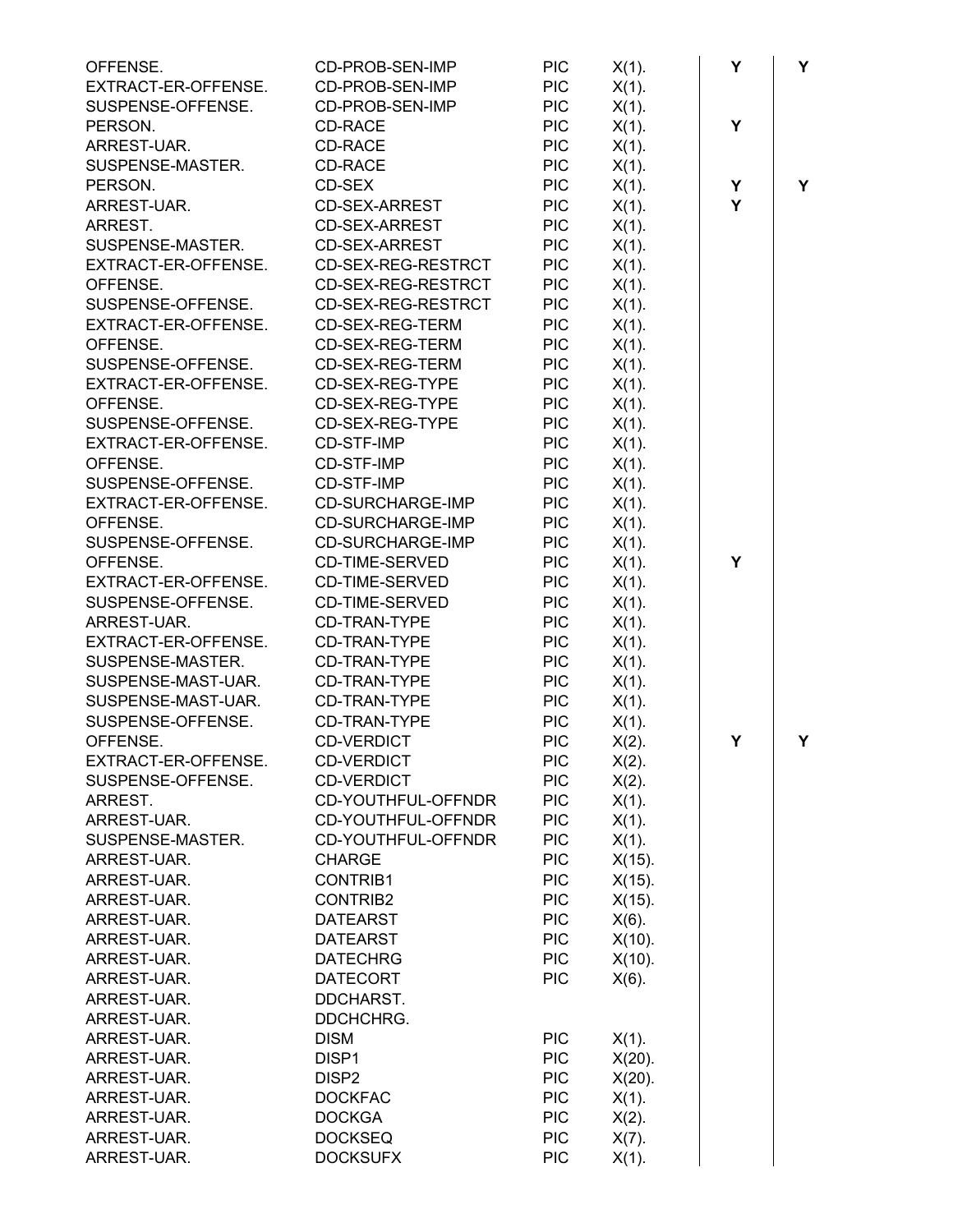| SUSPENSE-MASTER.    | DT-ARREST          | <b>PIC</b> | $X(10)$ . | Υ | Y |
|---------------------|--------------------|------------|-----------|---|---|
| ARREST.             | DT-ARREST          | <b>PIC</b> | $X(10)$ . |   | Y |
| ARREST-UAR.         | DT-ARREST-E        | <b>PIC</b> | $X(8)$ .  |   |   |
| ALIAS.              | DT-BIRTH-ALIAS     | <b>PIC</b> | $X(10)$ . | Y | Y |
| ARREST.             | DT-BIRTH-ARREST    | <b>PIC</b> | $X(10)$ . |   |   |
| SUSPENSE-MAST-UAR.  | DT-BIRTH-ARREST    | <b>PIC</b> | $X(10)$ . |   |   |
| ARREST-UAR.         | DT-BIRTH-ARREST-E  | <b>PIC</b> | $X(8)$ .  |   |   |
| ARREST.             | DT-DISPOSITION     | <b>PIC</b> | $X(10)$ . | Y | Y |
| SUSPENSE-MASTER.    | DT-DISPOSITION     | <b>PIC</b> | $X(10)$ . |   |   |
| ARREST-UAR.         | DT-DISPOSITION-E   | <b>PIC</b> | $X(8)$ .  |   |   |
| ARREST-UAR.         | DT-ERROR           | <b>PIC</b> | $X(10)$ . |   |   |
| EXTRACT-ER-OFFENSE. | DT-ERROR           | <b>PIC</b> | $X(10)$ . |   |   |
| SUSPENSE-MASTER.    | DT-ERROR           | <b>PIC</b> | $X(10)$ . |   |   |
| SUSPENSE-MASTER.    | DT-EXTRACT         | <b>PIC</b> | $X(10)$ . |   |   |
| ARREST-UAR.         | DT-EXTRACT-E       | <b>PIC</b> | $X(8)$ .  |   |   |
| PERSON.             | DT-III             | <b>PIC</b> | $X(10)$ . |   |   |
| PERSON.             | DT-OF-ENTRY        | <b>PIC</b> | $X(10)$ . | Y |   |
| ALIAS.              | DT-OF-ENTRY        | <b>PIC</b> | $X(10)$ . |   |   |
| OFFENSE.            | DT-OFF-OCC         | <b>PIC</b> | $X(10)$ . |   | Y |
| SUSPENSE-OFFENSE.   | DT-OFF-OCC         | <b>PIC</b> | $X(10)$ . |   |   |
| EXTRACT-ER-OFFENSE. | DT-OFF-OCC-E       | <b>PIC</b> | $X(8)$ .  |   |   |
| ARREST.             | DT-ORIG-ARRGNMNT   | <b>PIC</b> | $X(10)$ . |   | Y |
| SUSPENSE-MASTER.    | DT-ORIG-ARRGNMNT   | <b>PIC</b> | $X(10)$ . |   |   |
| ARREST-UAR.         | DT-ORIG-ARRGNMNT-E | <b>PIC</b> | $X(8)$ .  |   |   |
| ARREST.             | DT-PJ-SEN-MOD      | <b>PIC</b> | $X(10)$ . | Y |   |
| SUSPENSE-MASTER.    | DT-PJ-SEN-MOD      | <b>PIC</b> | $X(10)$ . |   |   |
| ARREST-UAR.         | DT-PJ-SEN-MOD-E    | <b>PIC</b> | $X(8)$ .  |   |   |
| ARREST.             | DT-PJ-VOP          | <b>PIC</b> | $X(10)$ . | Y | Y |
| SUSPENSE-MASTER.    | DT-PJ-VOP          | <b>PIC</b> | $X(10)$ . |   |   |
| ARREST-UAR.         | DT-PJ-VOP-E        | <b>PIC</b> | $X(8)$ .  |   |   |
| ARREST.             | DT-REARREST        | <b>PIC</b> | $X(10)$ . |   |   |
| SUSPENSE-MASTER.    | DT-REARREST        | <b>PIC</b> | $X(10)$ . |   |   |
| ARREST-UAR.         | DT-REARREST-E      | <b>PIC</b> | $X(8)$ .  |   |   |
| OFFENSE.            | DT-SEX-REG-RESTRCT | <b>PIC</b> | $X(10)$ . |   |   |
| SUSPENSE-OFFENSE.   | DT-SEX-REG-RESTRCT | <b>PIC</b> | $X(10)$ . |   |   |
| EXTRACT-ER-OFFENSE. | DT-SEX-REG-RSTRT-E | <b>PIC</b> | $X(8)$ .  |   |   |
| SUSPENSE-OFFENSE.   | DT-VERDICT         | <b>PIC</b> | $X(10)$ . | Y | Y |
| OFFENSE.            | DT-VERDICT         | <b>PIC</b> | $X(10)$ . |   |   |
| EXTRACT-ER-OFFENSE. | DT-VERDICT-E       | <b>PIC</b> | $X(8)$ .  |   |   |
| ARREST-UAR.         | EXTRACT-ER-MASTER. |            |           |   |   |
| ARREST.             | FL-ALCOHOL         | <b>PIC</b> | $X(1)$ .  | Y |   |
| ARREST-UAR.         | FL-ALCOHOL         | <b>PIC</b> | $X(1)$ .  |   |   |
| SUSPENSE-MASTER.    | FL-ALCOHOL         | <b>PIC</b> | $X(1)$ .  |   |   |
| PERSON.             | FL-ASSALT-WPN-PRMT | <b>PIC</b> | $X(1)$ .  |   |   |
| PERSON.             | FL-BONDSMAN        | <b>PIC</b> | $X(1)$ .  |   |   |
| PERSON.             | FL-CASINO-EMPLOYEE | <b>PIC</b> | $X(1)$ .  |   |   |
| ARREST.             | FL-CDL             | <b>PIC</b> | $X(1)$ .  |   |   |
| ARREST-UAR.         | FL-CDL             | <b>PIC</b> | $X(1)$ .  |   |   |
| SUSPENSE-MASTER.    | FL-CDL             | <b>PIC</b> |           |   |   |
| PERSON.             | FL-CHILD-DAY-CARE  | <b>PIC</b> | $X(1)$ .  |   |   |
| ARREST.             | FL-COMMERCIAL-VHCL | <b>PIC</b> | $X(1)$ .  |   |   |
|                     |                    |            | $X(1)$ .  |   |   |
| ARREST-UAR.         | FL-COMMERCIAL-VHCL | <b>PIC</b> | $X(1)$ .  |   |   |
| SUSPENSE-MASTER.    | FL-COMMERCIAL-VHCL | <b>PIC</b> | $X(1)$ .  |   |   |
| PERSON.             | FL-CORPORATN-OFCL  | <b>PIC</b> | $X(1)$ .  |   |   |
| PERSON.             | FL-CORRECTION-EMPL | <b>PIC</b> | $X(1)$ .  |   |   |
| PERSON.             | FL-CORRECTION-OFCR | <b>PIC</b> | $X(1)$ .  |   |   |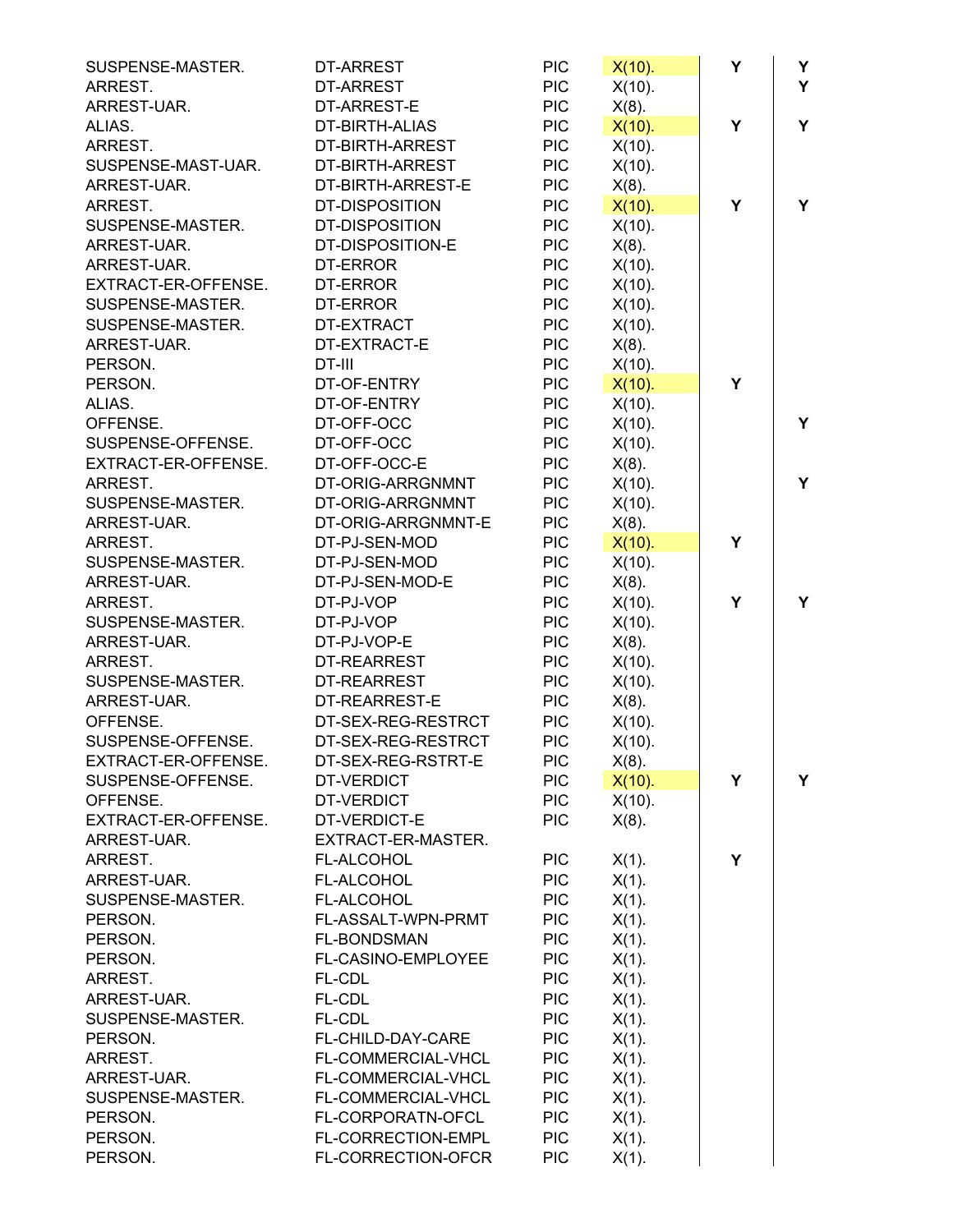| PERSON.                              | FL-DANGRS-WPN-PRMT<br>FL-DCF-PERSONNEL | <b>PIC</b><br><b>PIC</b> | $X(1)$ .  |   |   |
|--------------------------------------|----------------------------------------|--------------------------|-----------|---|---|
| PERSON.<br>PERSON.                   | <b>FL-DECEASED</b>                     | <b>PIC</b>               | $X(1)$ .  |   |   |
|                                      |                                        | <b>PIC</b>               | $X(1)$ .  |   |   |
| PERSON.                              | FL-DEPT-CHLDRN-FAM                     | <b>PIC</b>               | $X(1)$ .  |   |   |
| EXTRACT-ER-OFFENSE. FL-DOMESTIC-VIOL |                                        |                          | $X(1)$ .  |   |   |
| OFFENSE.                             | FL-DOMESTIC-VIOL                       | <b>PIC</b>               | $X(1)$ .  |   |   |
| SUSPENSE-OFFENSE.                    | FL-DOMESTIC-VIOL                       | <b>PIC</b>               | $X(1)$ .  |   |   |
| ARREST.                              | FL-FAMILY-VIOLENCE                     | <b>PIC</b>               | $X(1)$ .  |   |   |
| ARREST-UAR.                          | FL-FAMILY-VIOLENCE                     | <b>PIC</b>               | $X(1)$ .  |   |   |
| SUSPENSE-MASTER. FL-FAMILY-VIOLENCE  |                                        | <b>PIC</b>               | $X(1)$ .  |   |   |
| PERSON.                              | <b>FL-FELONY</b>                       | <b>PIC</b>               | $X(1)$ .  | Y |   |
| ARREST.                              | FL-FINGERPRNT-SUPP                     | <b>PIC</b>               | $X(1)$ .  |   |   |
| ARREST-UAR.                          | <b>FL-FINGERPRNT-SUPP</b>              | <b>PIC</b>               | $X(1)$ .  |   |   |
| PERSON.                              | <b>FL-FIREMAN</b>                      | <b>PIC</b>               | $X(1)$ .  |   |   |
| PERSON.                              | FL-GENERAL-CATEGRY                     | <b>PIC</b>               | $X(1)$ .  |   |   |
| PERSON.                              | <b>FL-GUARD</b>                        | <b>PIC</b>               | $X(1)$ .  |   |   |
| ARREST.                              | FL-HAZARDOUS-MTRLS                     | <b>PIC</b>               | $X(1)$ .  |   |   |
| ARREST-UAR.                          | FL-HAZARDOUS-MTRLS                     | <b>PIC</b>               | $X(1)$ .  |   |   |
|                                      | SUSPENSE-MASTER. FL-HAZARDOUS-MTRLS    | <b>PIC</b>               | $X(1)$ .  |   |   |
| ARREST.                              | FL-LOGICAL-DELETE                      | <b>PIC</b>               | $X(1)$ .  |   |   |
| ARREST-UAR.                          | FL-LOGICAL-DELETE                      | <b>PIC</b>               | $X(1)$ .  |   |   |
| SUSPENSE-MASTER. FL-MISD-TICKET      |                                        | <b>PIC</b>               | $X(1)$ .  |   |   |
| ARREST.                              | <b>FL-NARCOTICS</b>                    | <b>PIC</b>               | $X(1)$ .  | Y |   |
| ARREST-UAR.                          | <b>FL-NARCOTICS</b>                    | <b>PIC</b>               | $X(1)$ .  |   |   |
| SUSPENSE-MASTER.                     | <b>FL-NARCOTICS</b>                    | <b>PIC</b>               | $X(1)$ .  |   |   |
| PERSON.                              | FL-PALM-PRINT                          | <b>PIC</b>               | $X(1)$ .  |   |   |
| PERSON.                              | FL-PISTOL-PERMIT                       | <b>PIC</b>               | $X(1)$ .  |   |   |
| PERSON.                              | <b>FL-POLICE-OFFICER</b>               | <b>PIC</b>               | $X(1)$ .  |   |   |
| ARREST-UAR.                          | <b>FL-PRINTABLE</b>                    | <b>PIC</b>               | $X(1)$ .  |   |   |
| OFFENSE.                             | <b>FL-PRINTABLE</b>                    | <b>PIC</b>               | $X(1)$ .  |   |   |
| PERSON.                              | FL-PRIVATE-DETECTV                     | <b>PIC</b>               | $X(1)$ .  |   |   |
| PERSON.                              | FL-PRIVAT-INVSTGTR                     | <b>PIC</b>               | $X(1)$ .  |   |   |
| PERSON.                              | FL-PROB-OFFICER                        | <b>PIC</b>               | $X(1)$ .  |   |   |
| PERSON.                              | FL-PUB-SRV-LIC-MVD                     | <b>PIC</b>               | $X(1)$ .  |   |   |
| ARREST.                              | FL-REG-AT-COURT                        | <b>PIC</b>               | $X(1)$ .  |   |   |
| ARREST-UAR.                          | FL-REG-AT-COURT                        | <b>PIC</b>               | $X(1)$ .  |   |   |
| SUSPENSE-MASTER.                     | FL-REG-AT-COURT                        | <b>PIC</b>               | $X(1)$ .  |   |   |
| ARREST.                              | <b>FL-RTN-FINGERPRNTS</b>              | <b>PIC</b>               | $X(1)$ .  |   |   |
| ARREST-UAR.                          | FL-RTN-FINGERPRNTS                     | <b>PIC</b>               | $X(1)$ .  |   |   |
| PERSON.                              | FL-SEX-MULT-RPT                        | <b>PIC</b>               | $X(1)$ .  |   |   |
| PERSON.                              | FL-SEX-OFFENDER                        | <b>PIC</b>               | $X(1)$ .  |   |   |
| PERSON.                              | FL-SEX-OFFNDR-REG                      | <b>PIC</b>               | $X(1)$ .  |   |   |
| PERSON.                              | FL-SPECIAL-REVENUE                     | <b>PIC</b>               | $X(1)$ .  |   |   |
| PERSON.                              | FL-SPEC-POLIC-PWRS                     | <b>PIC</b>               | $X(1)$ .  |   |   |
| PERSON.                              | FL-STATE-EMPLOYEE                      | <b>PIC</b>               | $X(1)$ .  |   |   |
| PERSON.                              | FL-STATE-POLC-TRPR                     | <b>PIC</b>               | $X(1)$ .  |   |   |
| PERSON.                              | FL-STATE-POLIC-EMP                     | <b>PIC</b>               | $X(1)$ .  |   |   |
| PERSON.                              | FL-TCHR-SCHL-EMPL                      | <b>PIC</b>               | $X(1)$ .  |   |   |
| ARREST.                              | ID-AGCY-CASE                           | <b>PIC</b>               | $X(11)$ . |   |   |
| SUSPENSE-MASTER.                     | ID-AGCY-CASE                           | <b>PIC</b>               | $X(11)$ . |   |   |
| ARREST-UAR.                          | ID-AGCY-CASE-E                         | <b>PIC</b>               | $X(8)$ .  |   |   |
| PERSON.                              | <b>ID-ALIEN-REG</b>                    | <b>PIC</b>               | $X(10)$ . | Υ | Y |
| ARREST-UAR.                          | <b>ID-ALIEN-REG</b>                    | <b>PIC</b>               | $X(10)$ . |   |   |
| SUSPENSE-MASTER.                     | <b>ID-ALIEN-REG</b>                    | <b>PIC</b>               | $X(10)$ . |   |   |
| ARREST.                              | ID-ARRESTING-AGCY                      | <b>PIC</b>               | $X(4)$ .  |   |   |
| ARREST-UAR.                          | ID-ARRESTING-AGCY                      | <b>PIC</b>               | $X(4)$ .  |   |   |
|                                      |                                        |                          |           |   |   |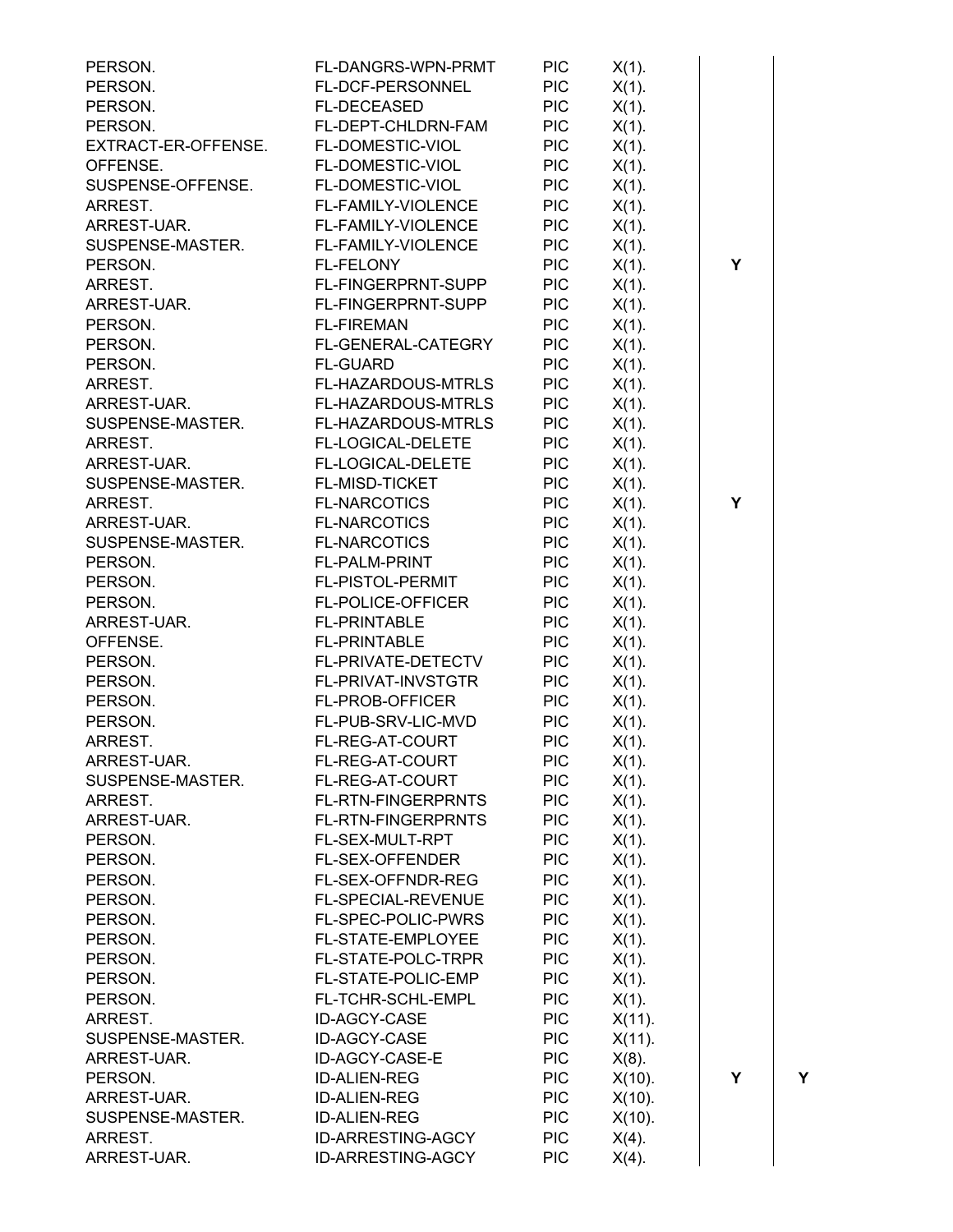| SUSPENSE-MASTER.    | ID-ARRESTING-AGCY  | <b>PIC</b> | $X(4)$ .  |   |   |
|---------------------|--------------------|------------|-----------|---|---|
| ARREST.             | ID-ARRESTING-OFFCR | <b>PIC</b> | $X(4)$ .  |   |   |
| SUSPENSE-MASTER.    | ID-ARRESTING-OFFCR | <b>PIC</b> | $X(4)$ .  |   |   |
| ARREST-UAR.         | ID-ARRESTNG-OFFCR  | <b>PIC</b> | $X(4)$ .  |   |   |
| EXTRACT-ER-OFFENSE. | ID-CHARGE-SEQUENCE | <b>PIC</b> | S9(4)     |   |   |
| OFFENSE.            | ID-CHARGE-SEQUENCE | <b>PIC</b> | S9(4)     |   |   |
| SUSPENSE-OFFENSE.   | ID-CHARGE-SEQUENCE | <b>PIC</b> | S9(4)     |   |   |
| ARREST.             | ID-CITY-ARREST-OCC | <b>PIC</b> | S9(4)     |   |   |
| SUSPENSE-MASTER.    | ID-CITY-ARREST-OCC | <b>PIC</b> | S9(4)     |   |   |
| ARREST-UAR.         | ID-CITY-ARRST-OC-E | <b>PIC</b> | $X(3)$ .  |   |   |
| OFFENSE.            | ID-CITY-OFF-OCC    | <b>PIC</b> | S9(4)     |   |   |
| SUSPENSE-OFFENSE.   | ID-CITY-OFF-OCC    | <b>PIC</b> | S9(4)     |   |   |
| EXTRACT-ER-OFFENSE. | ID-CITY-OFF-OCC-E  | <b>PIC</b> | $X(3)$ .  |   |   |
| ARREST-UAR.         | ID-COMPANION-UAR1  | <b>PIC</b> | $X(8)$ .  |   |   |
| ARREST-UAR.         | ID-COMPANION-UAR2  | <b>PIC</b> | $X(8)$ .  |   |   |
| ARREST-UAR.         | ID-COMPANION-UAR3  | <b>PIC</b> | $X(8)$ .  |   |   |
| ARREST-UAR.         | ID-COMPANION-UAR4  | <b>PIC</b> | $X(8)$ .  |   |   |
| ARREST.             | <b>ID-DOCKET</b>   | <b>PIC</b> | $X(16)$ . | Y | Y |
| ARREST-UAR.         | <b>ID-DOCKET</b>   | <b>PIC</b> | $X(16)$ . |   |   |
| ARREST-UAR.         | <b>ID-DOCKET</b>   | <b>PIC</b> | $X(16)$ . |   |   |
| EXTRACT-ER-OFFENSE. | <b>ID-DOCKET</b>   | <b>PIC</b> | $X(16)$ . |   |   |
| OFFENSE.            | <b>ID-DOCKET</b>   | <b>PIC</b> | $X(16)$ . |   |   |
| SUSPENSE-MASTER.    | <b>ID-DOCKET</b>   | <b>PIC</b> | $X(16)$ . |   |   |
| SUSPENSE-MAST-UAR.  | <b>ID-DOCKET</b>   | <b>PIC</b> | $X(16)$ . |   |   |
| SUSPENSE-MAST-UAR.  | <b>ID-DOCKET</b>   | <b>PIC</b> | $X(16)$ . |   |   |
| SUSPENSE-OFFENSE.   | <b>ID-DOCKET</b>   | <b>PIC</b> | $X(16)$ . |   |   |
| ARREST.             | ID-DOCKET-ORIG-LOC | <b>PIC</b> | $X(4)$ .  |   |   |
| ARREST-UAR.         | ID-DOCKET-ORIG-LOC | <b>PIC</b> | $X(4)$ .  |   |   |
| SUSPENSE-MASTER.    | ID-DOCKET-ORIG-LOC | <b>PIC</b> | $X(4)$ .  |   |   |
| ARREST.             | ID-DOCKET-TRFR-LOC | <b>PIC</b> | $X(4)$ .  |   |   |
| ARREST-UAR.         | ID-DOCKET-TRFR-LOC | <b>PIC</b> | $X(4)$ .  |   |   |
| SUSPENSE-MASTER.    | ID-DOCKET-TRFR-LOC | <b>PIC</b> | $X(4)$ .  |   |   |
| ARREST.             | ID-OPER-LIC-NBR    | <b>PIC</b> | $X(20)$ . |   |   |
| ARREST-UAR.         | ID-OPER-LIC-NBR    | <b>PIC</b> | $X(20)$ . |   |   |
| SUSPENSE-MASTER.    | ID-OPER-LIC-NBR    | <b>PIC</b> | $X(20)$ . |   |   |
| ARREST.             | <b>ID-ORI</b>      | <b>PIC</b> | $X(9)$ .  |   |   |
| ARREST.             | <b>ID-SPBI</b>     | <b>PIC</b> |           | Y | Y |
| ALIAS.              | <b>ID-SPBI</b>     | <b>PIC</b> | S9(9)     |   |   |
|                     |                    | <b>PIC</b> | S9(9)     |   |   |
| ARREST-UAR.         | <b>ID-SPBI</b>     | <b>PIC</b> | S9(9)     |   |   |
| ARREST-UAR.         | <b>ID-SPBI</b>     |            | S9(9)     |   |   |
| PERSON.             | <b>ID-SPBI</b>     | <b>PIC</b> | S9(9)     |   |   |
| SUSPENSE-MASTER.    | <b>ID-SPBI</b>     | <b>PIC</b> | S9(9)     |   |   |
| PERSON.             | ID-SPBI-APPLICANT  | <b>PIC</b> | S9(9)     |   |   |
| ARREST.             | ID-SSN             | <b>PIC</b> | S9(9)     | Y | Y |
| SUSPENSE-MASTER.    | ID-SSN             | <b>PIC</b> | S9(9)     |   |   |
| ARREST-UAR.         | ID-SSN-E           | <b>PIC</b> | $X(9)$ .  |   |   |
| SUSPENSE-MAST-UAR.  | ID-SUSP-NAME-SEQ   | <b>PIC</b> | S9(4)     |   |   |
| ARREST-UAR.         | <b>ID-UAR</b>      | <b>PIC</b> | S9(9)     | Y |   |
| EXTRACT-ER-OFFENSE. | <b>ID-UAR</b>      | <b>PIC</b> | $X(8)$ .  |   |   |
| SUSPENSE-MAST-UAR.  | <b>ID-UAR</b>      | <b>PIC</b> | S9(9)     |   |   |
| ARREST-UAR.         | ID-UAR-E           | <b>PIC</b> | $X(8)$ .  |   |   |
| ARREST-UAR.         | ID-UAR-SEQUENCE    | <b>PIC</b> | S9(4)     | Υ |   |
| SUSPENSE-MAST-UAR.  | ID-UAR-SEQUENCE    | <b>PIC</b> | S9(4)     |   |   |
| ARREST-UAR.         | <b>NAMEACC</b>     | <b>PIC</b> | $X(20)$ . |   |   |
| ALIAS.              | <b>NM-ALIAS</b>    | <b>PIC</b> | $X(30)$ . | Υ |   |
| ARREST.             | NM-ARREST          | <b>PIC</b> | $X(30)$ . | Y | Y |